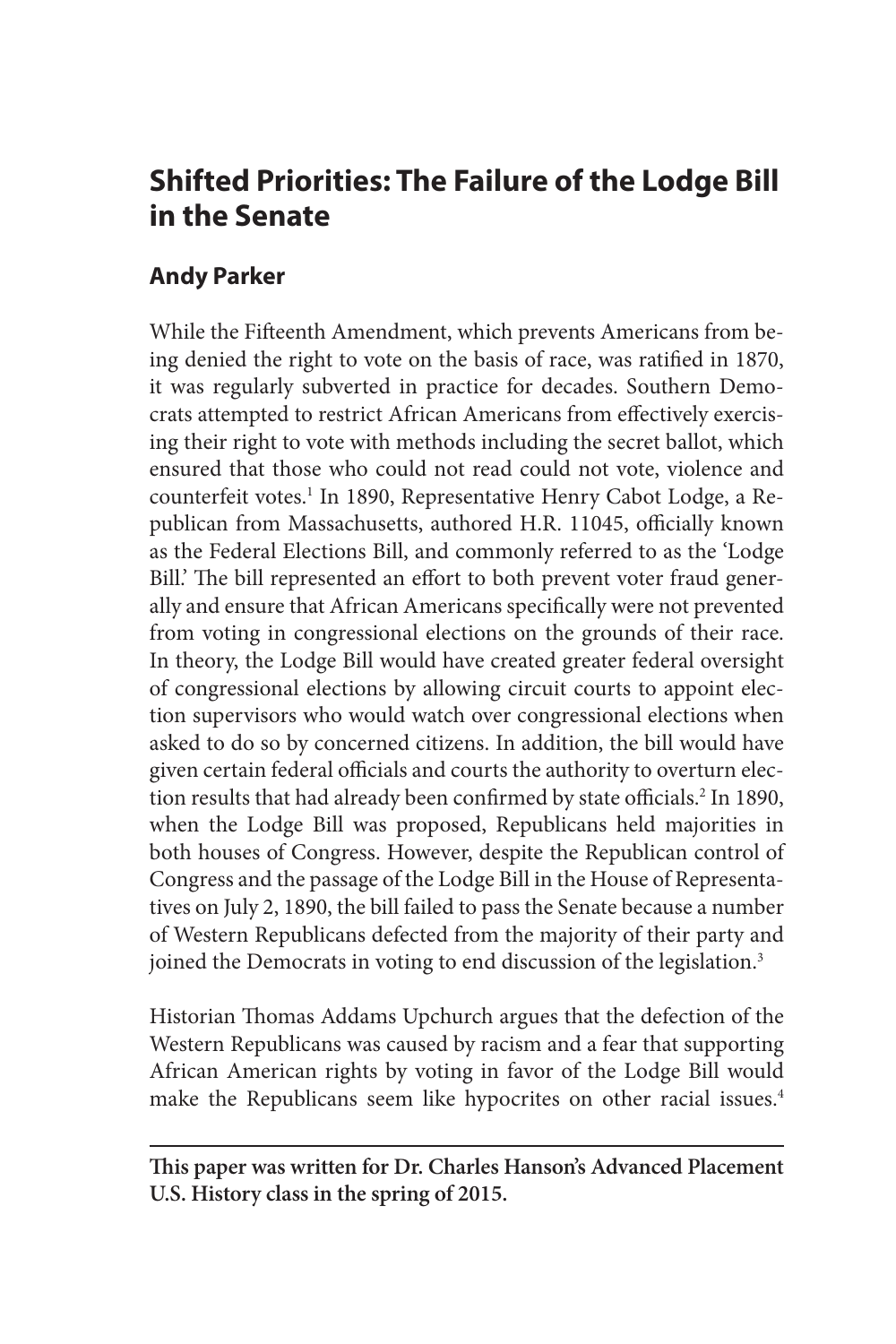Historian Xi Wang, on the other hand, takes a view based less on the personal convictions of the senators themselves. Wang contends that the fact that the Republican Party as a whole had moved away from prioritizing the issue of African American rights meant that the Lodge Bill was no longer seen as very relevant or necessary to many Republicans.<sup>5</sup> Therefore, Western Republicans decided to vote in favor of ending the time-consuming debate surrounding the Lodge Bill in order to focus on economic issues such as tariff legislation and free silver. Ultimately, it was this focus on economic issues that led the Western Republicans to vote against the Lodge Bill, a decision made easier by the fact that the Republican Party as a whole during this time had shifted its focus away from helping African Americans and towards building white support in the South.

#### **Fears of Hypocrisy**

It is true that many Republicans had no intrinsic interest in supporting the enforcement of African American rights and were instead subscribers to the philosophy of white supremacy. Thomas Addams Upchurch contends that the Lodge Bill was defeated because Southern Democrats were able to exploit this fact to their advantage, convincing Western Republican senators that to vote for increased enforcement of rights for African Americans would show inconsistency on racial issues because Western Republicans were for the most part avowed in their animosity towards the Chinese. In addition, alongside the issue of the Republican politicians' treatment of the Chinese in the West, the American government's policy towards Native Americans also presented a challenge.<sup>6</sup> Just as with the issue of the treatment of the Chinese, harsh policies towards Native Americans created a situation in which Western Republicans would have been seen as hypocritical if they supported the Lodge Bill while standing by as Native Americans were maltreated.

The statements of James B. Eustis, a Democratic Senator for Louisiana, present an archetypal example of the type of badgering Democrats used to try to convince Western Republicans to vote against enforcing rights for African Americans. Eustis alleged that Republicans would make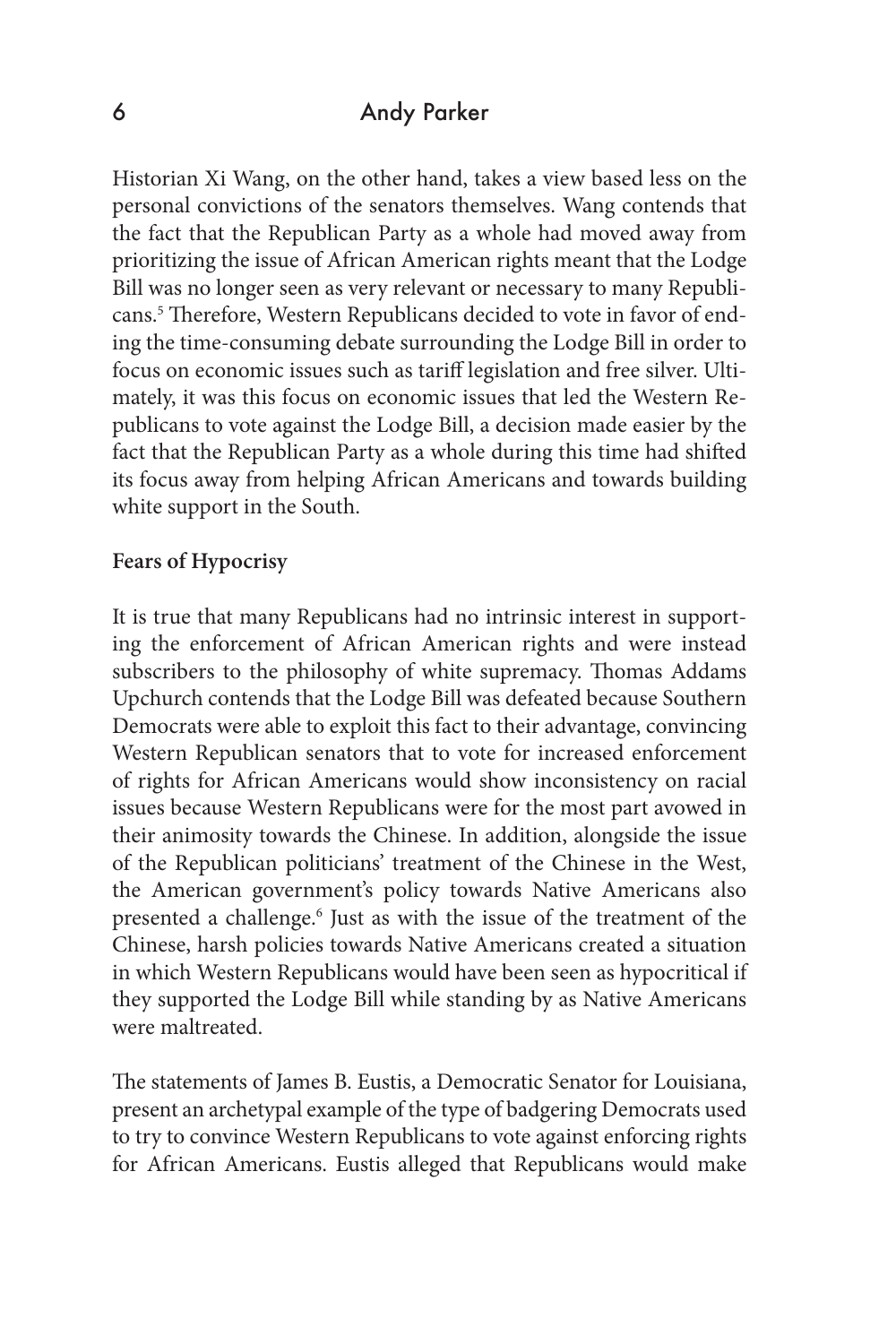"any sacrifice to make war upon the Chinese," yet asked Congress to treat African Americans to a "lovable embrace."7 Eustis's rhetorical tactics were an effective method of persuading Western Republicans that they could not vote for legislation such as the Lodge Bill without being seen as inconsistent on other racial issues. Eustis did have a point to a certain extent; the Lodge Bill, which was about securing more rights for African Americans, was being considered at the same time that banning Chinese immigration and forcibly deporting Chinese immigrants already living in the United States was being discussed.<sup>8</sup> Statements such as those from Eustis could have led Western Republicans to question whether a precedent would be set by the passage of the Lodge Bill that Republicans would have to support minority rights throughout the nation or else be portrayed as hypocrites.

Alongside the issue of Chinese immigration, the stark contrast between the objectives of the Lodge Bill and the treatment of Native Americans presented another incentive for the Western Republicans to vote against the bill. As an 1891 political cartoon from *Puck* magazine illustrated, the Republicans were anything but consistent in their treatment of Native Americans and African Americans (see Appendix). The cartoon depicts Uncle Sam on one side giving handouts to African Americans, while on the other side shooting Native Americans during the Wounded Knee Massacre, an incident on December 29, 1890 in which the United States Army killed almost an entire village of Sioux after a supposed misunderstanding during an attempt to disarm the Native Americans. The *Puck* cartoon illustrates how the hypocrisy of the Western Republicans' disparate stances on racial issues was heavily publicized, a situation that would likely have helped convince some Western Republicans to reconsider their support of the Lodge Bill, especially if they were concerned that their constituents in the West would see support of the Lodge Bill as evidence that they would be friendly towards minorities in general.

The issues presented by Chinese immigrants and Native Americans could certainly have led Western Republicans to vote against the Lodge Bill out of fear that supporting the bill would both show their own moral inconsistencies and lay groundwork for future rights for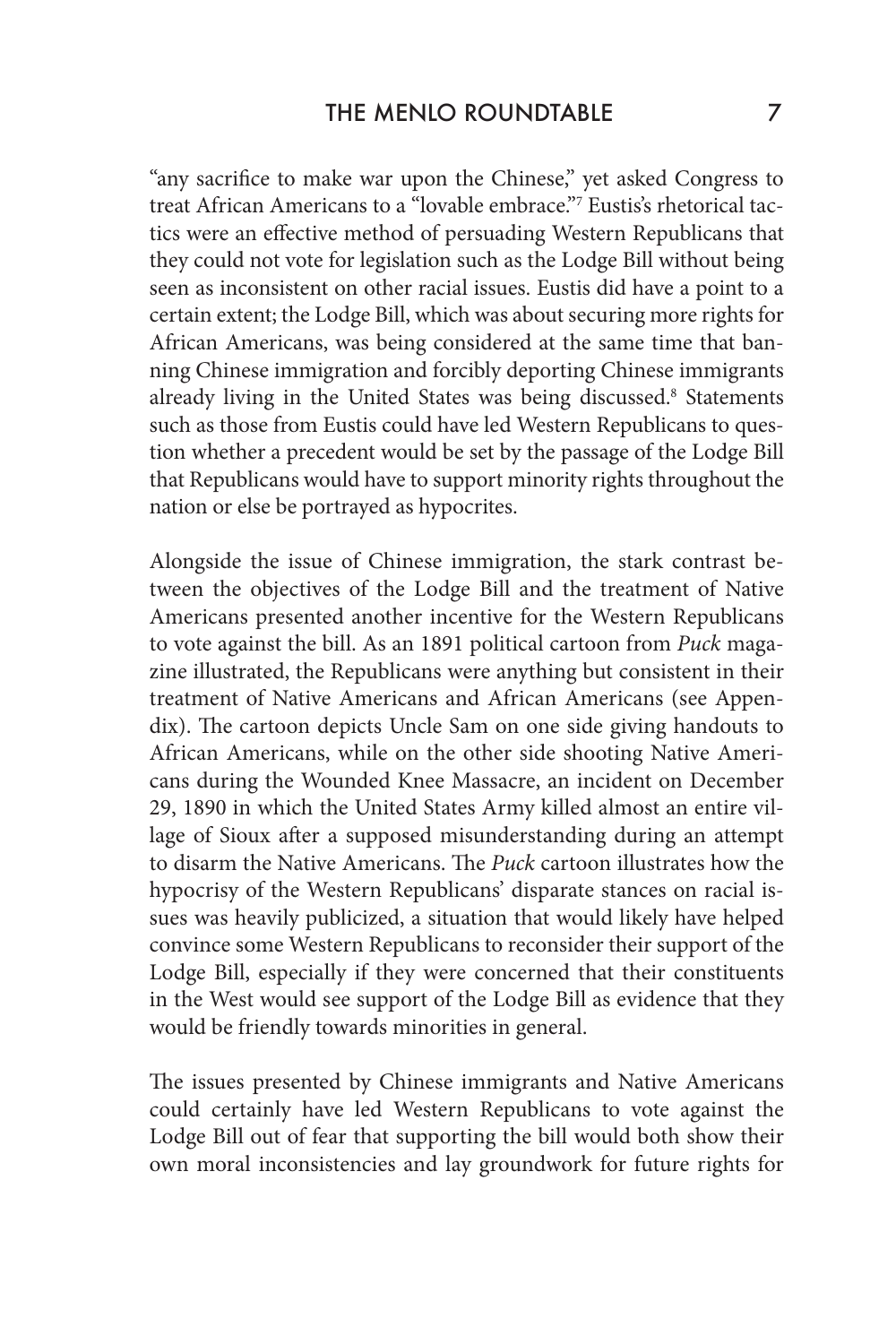other minority groups. However, to take this argument as the primary reason the Lodge Bill failed would be to ignore both the legislation surrounding the Lodge Bill in the Senate during the 1890s and the greater political trajectory of the Republican Party.

#### **Tariff Prioritization**

Proximately, the Lodge Bill failed to pass the Senate because economic priorities took precedence in the eyes of the Western Republicans who voted against it. As Xi Wang argues, the enforcement of voting rights for African Americans in the late 1880s and early 1890s was no longer as important to the Republican Party as a whole as it had been in previous decades. Therefore, the Lodge Bill was only considered to be a bill with "regional effect" and was consequently pushed aside with relatively little trouble by Western Republicans who were anxious to get economic legislation passed before the end of the fifty-first Congress in March of 1891.<sup>9</sup> Indeed, to Western Republican senators, the Lodge Bill was of little immediate relevance. While the legislation technically would have created rules to prevent election fraud and disenfranchisement throughout the country, African Americans in the South would have felt its greatest effects. Voter fraud was an issue the entire country was facing, but it was the South in which discrimination against African Americans specifically was especially egregious.

Therefore, even after the passage of the Lodge Bill in the House in July of 1890, Western Republicans supported a push to place the McKinley Tariff in front of the Lodge Bill for consideration in the Senate.\* On August 12, Senator Matthew S. Quay, a Republican from Pennsylvania, proposed a resolution to postpone debate of the Lodge Bill in favor of focusing on the tariff legislation. The resolution demand-

*\* In the House, the vote on the Lodge Bill was 155 in favor, 149 against. No Democrat voted for the bill, and only two Republicans – Hamilton Coleman from Louisiana and Herman Lehlback from New Jersey – voted against it. The general unity of the Republicans in the House can likely be attributed in part to the fact that prior to the introduction of the Lodge Bill to the floor of the House, the Republicans were able to employ a rule that limited the length of argument over the legislation, preventing debate over the Lodge Bill from taking substantial attention away from other bills (Wang, 240).*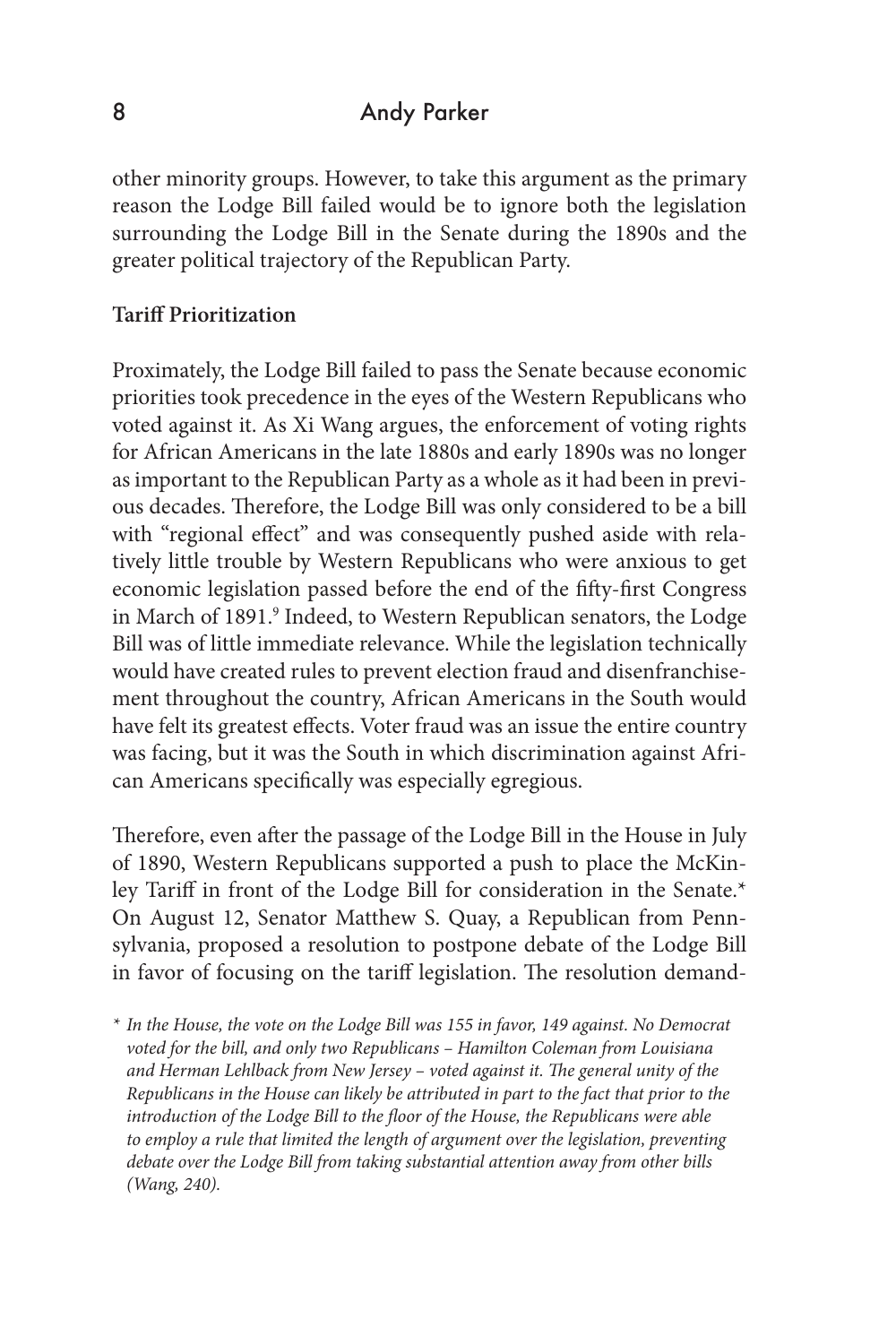ed that that for the remainder of the first session—until the Senate adjourned around September  $15<sup>th</sup>$ —the Lodge Bill (along with most other legislation) would be banned from debate.<sup>10</sup> The passage of the Lodge Bill in the House of Representatives had already shown that the issue was highly partisan and likely to lead to significant debate in the Senate.<sup>11</sup> This suggests that Quay's motion was a necessary one to ensure prompt consideration of the McKinley Tariff. Quay's motion succeeded, and the McKinley Tariff was subsequently passed on October 1, 1890. Of the eighteen Republicans who voted in favor of the tariff, ten were Western Republicans.<sup>12</sup> However, even in the aftermath of the passage of the McKinley Tariff, there was still public discontent over the amount of time the Lodge Bill was expected to take on the Senate floor. In a *Washington Post* editorial from November 21, 1890, the author bemoaned the amount of time the Lodge Bill had already taken on the Senate floor, and alleged that the Lodge Bill represented an issue which Republican voters were not generally supportive of, especially given the "bitterness" between Republicans and Democrats created by its debate.13 Therefore, with at least some Republican factions of the public against the Lodge Bill, it was relatively easy once again for another economic issue to steal the attention that the Lodge Bill was expected to receive after the passage of the McKinley Tariff.

#### **The Silver Incentive**

This other economic issue came in the form of free silver. Xi Wang argues that the growing power of the Populists in the late 1880s and early 1890s was one of the primary reasons Republicans fared poorly in the 1890 off-year election.<sup>14</sup> Therefore, Republican senators throughout the nation would likely have been looking for ways to gain support from Populists in their home states. One of the fundamental demands of the Farmers' Alliances was the "free and unlimited coinage of silver."15 The actions of the Western Republican senators made it clear that they saw free silver as a priority, especially after the 1890 election. In a Senate floor debate from December 30<sup>th</sup>, 1890, Senator Edward O. Wolcott, a Republican from Colorado, argued that it was a "travesty" that debate should continue on the Lodge Bill when silver currency was a much more pressing issue.<sup>16</sup> The Lodge Bill was still taking up large amounts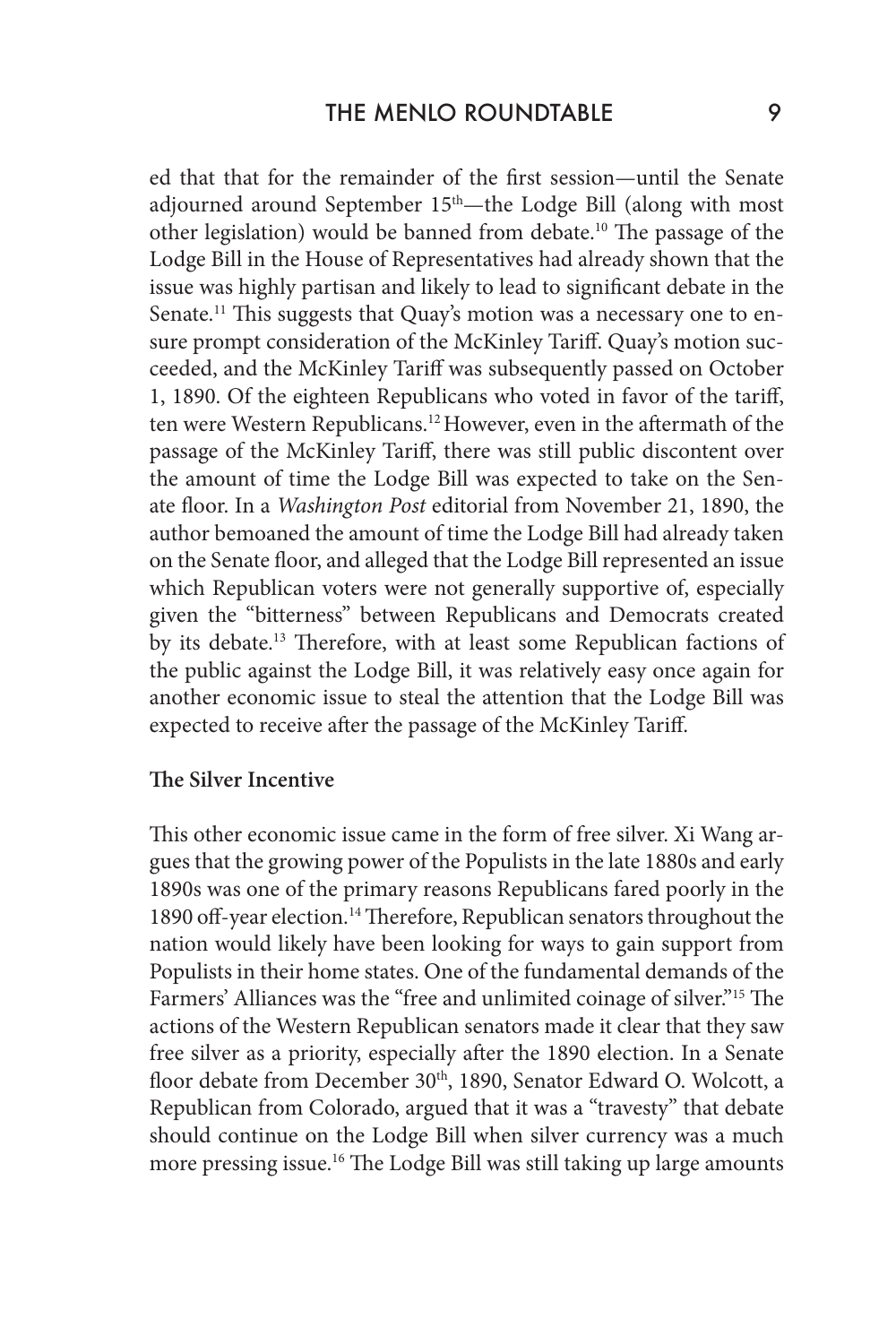of time on the Senate floor at this point; Roger Q. Mills, a Democrat from Texas, told *The Washington Post* that the Democrats were willing to fight as long as necessary to keep the Lodge Bill from becoming law.17 This revealed itself to be a legitimate threat: the Democrats heavily filibustered the issue, and at one point went as far as to walk out of the Senate to prevent the quorum necessary for the Senate to conduct its business.18 Given the statement of Mills and the reality of the Democrats' obstructionist behavior, the Western Republicans would have felt pressure to take the Lodge Bill off the table if they wanted to debate or pass other legislation.

To Western Republicans, silver currency would have been seen as both a more relevant topic to their constituents and a more politically advantageous issue to support for two reasons. First, in addition to desiring the expedited passage of silver legislation, some Populist groups were also explicitly hostile towards the Lodge Bill. For example, the Farmers' Alliance of South Carolina publicly asked Northern and Northwestern members to persuade their representatives to vote against the Lodge Bill, as they believed it disrupted the unity of the alliance as a whole by exacerbating the tensions between Northern and Southern groups, thereby weakening the power of the Farmers' Alliances to push as a united entity for the financial reforms they desired.<sup>19</sup> While the views of Farmers' Alliance members in South Carolina were not necessarily representative of the national organization as a whole, this does suggest there was pressure from at least some Populist groups to avoid the sectional conflict created by the Lodge Bill debate. The second primary reason for the Western Republicans' support of a silver bill was that senators from states that produced silver—as many of the Western states did—could hardly afford not to promote the passage of a bill expanding the role of silver currency as quickly as possible; an increase in the amount of silver currency would likely lead to higher silver prices and financial gains for those states.<sup>20</sup>

On January 5th, Senator William Morris Stewart, a Western Republican, brought a motion to consider bill S.4675, a piece of currency legislation. The motion passed the Senate, thirty-four in favor, twenty-nine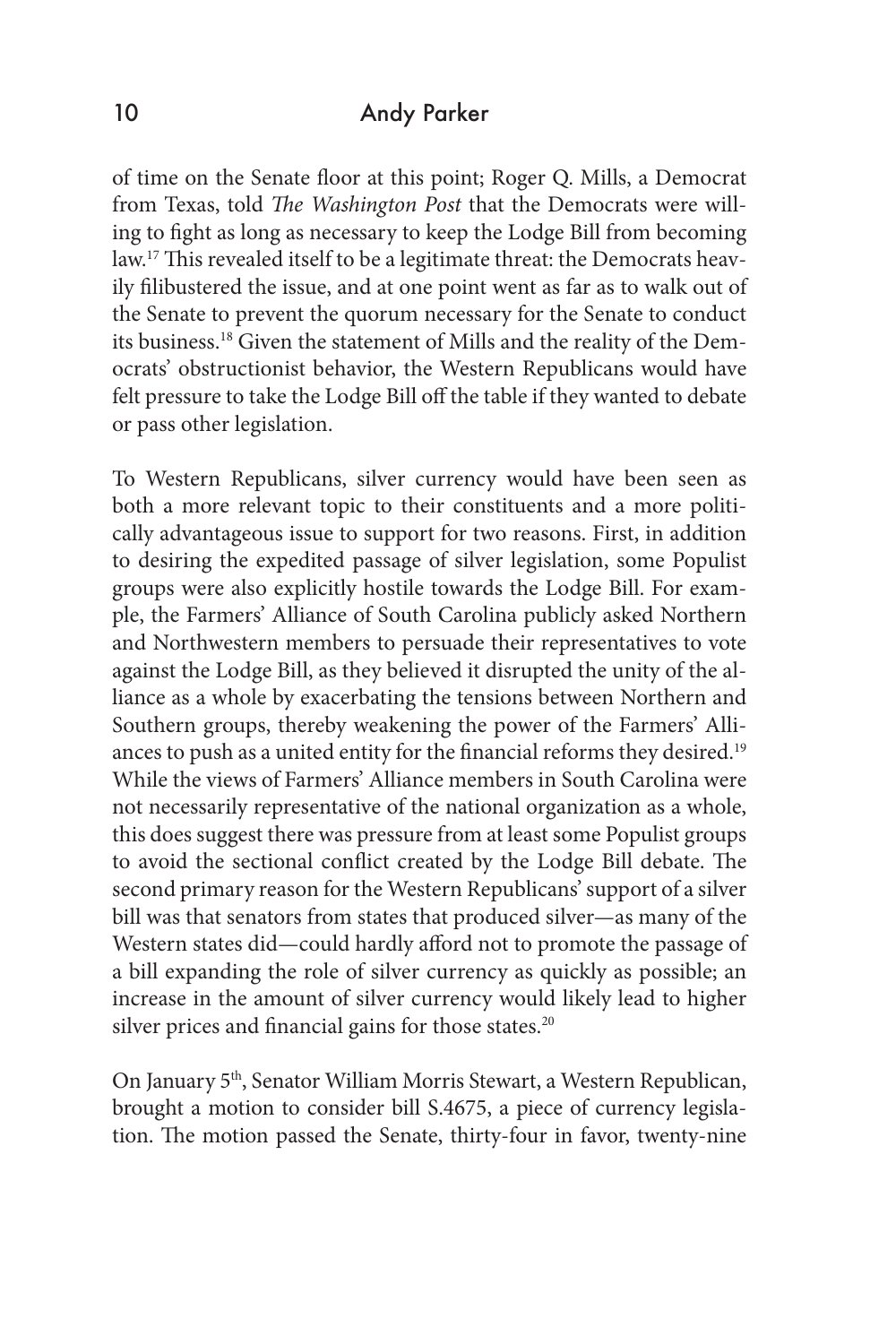against.21 Once again, as with the tariff issue, discussion of the Lodge Bill was deferred in favor of conversation about an economic issue. Even after the passage of that silver bill in the Senate and a subsequent vote to reintroduce discussion of the Lodge Bill, the Western Republicans were still focused on other issues unrelated to voting rights. On January 22, Wolcott moved for discussion of the Lodge Bill to be dropped in favor of debate over an apportionment bill. His motion was successful by one vote and the Lodge Bill was never officially revisited.<sup>22</sup>

This continual push to move debate away from the Lodge Bill and towards tariff and silver currency issues provides evidence for the theory that regional political and economic issues took priority over enforcement of the Fifteenth Amendment in the eyes of Western Republicans. The combination of the defection of the Western Republican senators who supported economic legislation over the Lodge Bill and the filibustering and other delaying tactics used by the Democrats ensured that the Lodge Bill was never able to muster the votes it needed to be passed.

#### **Looking Towards the South**

Ultimately, Western Republicans were able to vote against the Lodge Bill without severe political ramifications because the Republican Party as a whole, and Harrison's administration particularly, had shifted its focus in the South from enforcing the right to vote for African Americans to gaining white support in the South. Wang Xi contends that during the early 1870s enforcing the Fifteenth Amendment was necessary to ensure that Republican governments in the South would survive and the Republican Party could maintain control of the federal government. However, he asserts, the same was not the case in the late 1880s and early 1890s.<sup>23</sup> By that point, the Republican Party was no longer as fundamentally defined by its support of African American rights, and the issue of enforcement had lost a great deal of its political importance. As historian Stanley P. Hirshon argues, rather than supporting African Americans in the South, every single "Republican president between 1877 and 1893… adopted a scheme which he hoped would attract Southern white men to Republicanism."24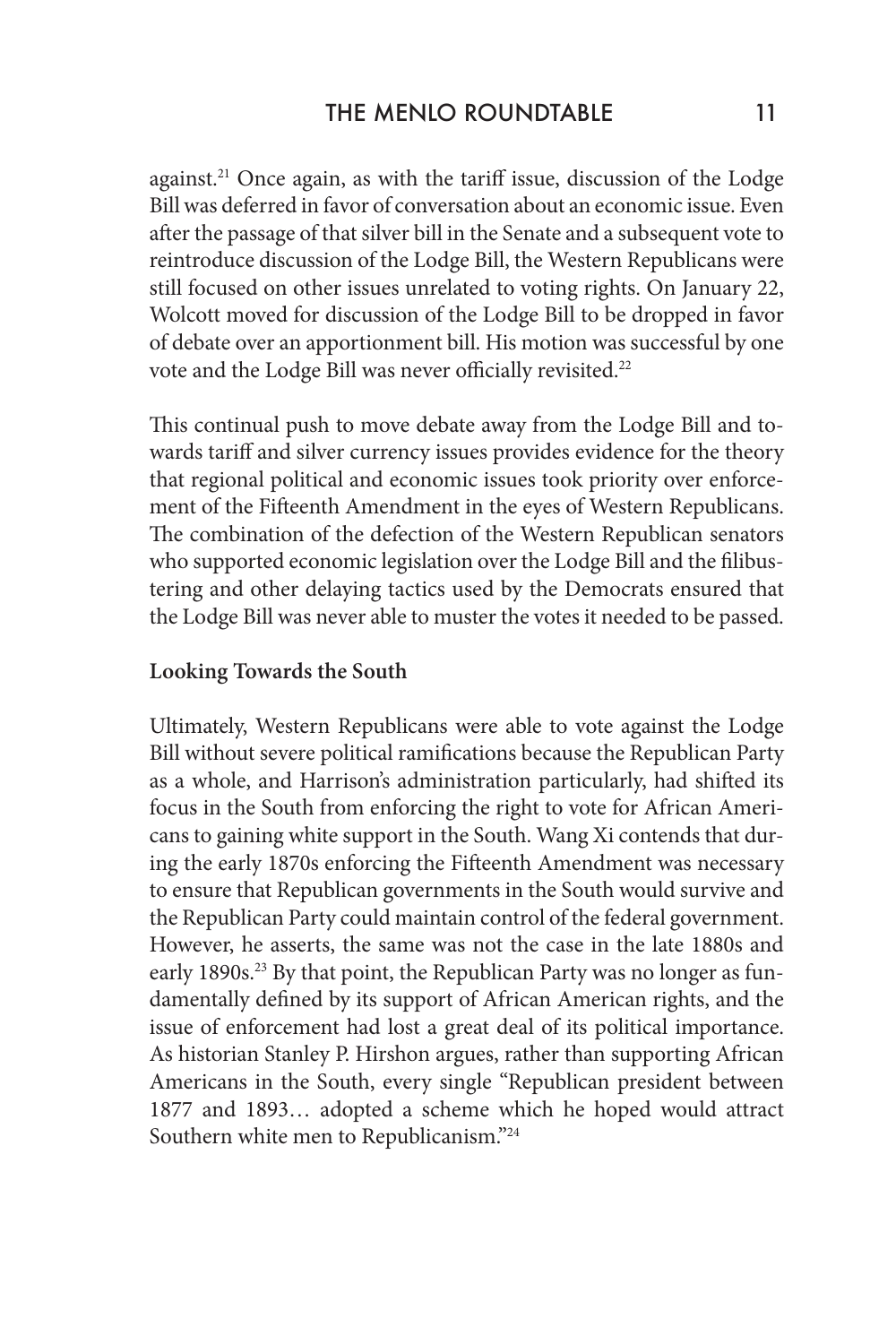This shift away from prioritizing African American rights is particularly evident if one analyzes the differences between the Republican Party platforms of 1876 and 1888. The Republican Party's platform in 1876 highlighted the party's public commitment to enforcing equal rights, declaring, "the complete protection of all its citizens in the free enjoyment of all their rights, are duties to which the Republican party is sacredly pledged." The platform went on to state that the legislative and executive branches had a "solemn obligation" to use "all their constitutional powers for… securing to every American citizen complete liberty and exact equality in the exercise of all civil, political, and public rights."25 However, the next year marked the infamous Compromise of 1877, which included the federal government's promise to remove federal troops from the South, essentially allowing whites to rule that area of the country with minimal external interference. In the years following that compromise, the Republican Party's platform profoundly shifted. In the Republican Party's platform in 1888, economic issues were stressed to a far greater extent than racial ones. Although the platform of 1888 still affirmed the "personal rights and liberties of citizens," nowhere was the vigorous enforcement language that characterized the platform of 1876.<sup>26</sup> This change in party priorities, illustrated by the differences between the two party platforms, provides evidence for why the Western Republicans were able to vote with the Democrats against the Lodge Bill without fear of significant negative consequences.

This defection was also made easier by the fact that President Harrison did not push as hard as he could have for the passage of the Lodge Bill. While historian George Sinkler argues that Harrison was at least publicly a strong supporter of the Lodge Bill—and Harrison's first annual message to Congress would initially seem to support that conclusion —other prominent figures at the time felt that the Harrison Administration was far from a strong ally in the fight for enforcement of the Fifteenth Amendment.<sup>27</sup> William Pitt Kellogg, who served as Governor of Louisiana from 1873 to 1877, suggested that the Lodge Bill failed to pass the Senate because the Harrison Administration was fundamentally more interested in "building up a white Republican Party in the South" than it was in helping the progress of minorities in the country. In 1891, after the discussion of the Lodge Bill had permanently ended,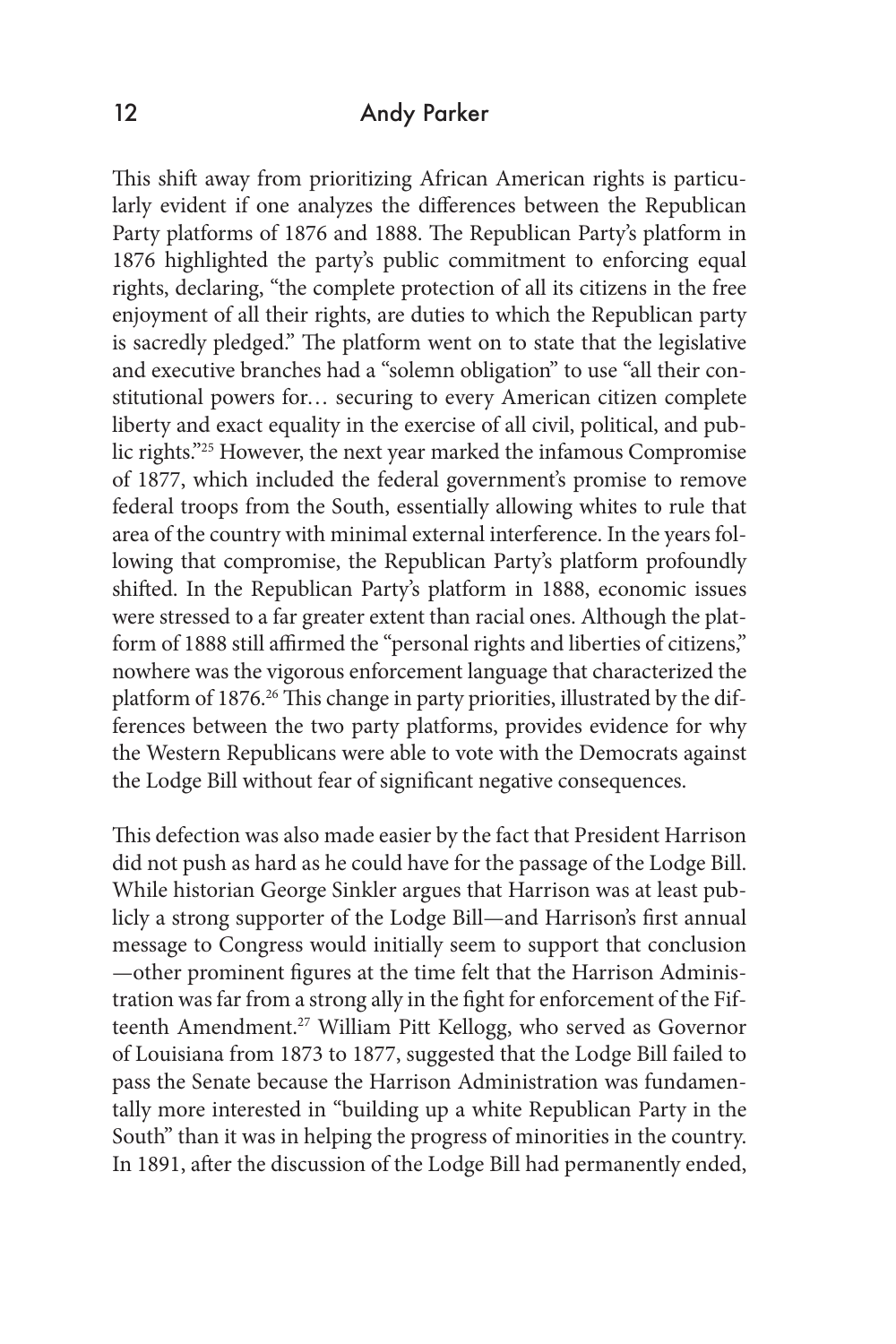Kellogg alleged that from the beginning of his presidency, Harrison favored policy supported by Southern politicians and told African Americans that their positions would be restricted to those that would not involve contact with whites. Kellogg went as far as to say that in meetings of Harrison's administration, it was proposed that minority voters should be ignored when it came to choosing appointments and members of committees and delegations because minority voters had always and would continue to support the Republican Party regardless of how it treated them.<sup>28</sup> Coming from a former radical governor looking to gain relevance once again, these accusations can be seen as overly accusatory and designed to snag headlines rather than tell the true story. However, Kellogg's allegations did not stand alone. Frederick Douglass, a former slave and well-known activist, also accused Harrison's administration directly of failing to effectively enforce the law.29 Because Douglass was more supportive and passionate about enforcement of the Fifteenth Amendment than the Republican Party as a whole, one is forced to question whether Harrison's actions were especially egregious compared to those of previous presidents. Nevertheless, when the statements of Douglass and Kellogg and the change in party priorities from 1876 to 1888 are examined in their totality, there is evidence to support the idea that the Republican Party as whole had moved away from a focus on African American rights by 1890. Therefore, it was easier for Western Republicans to vote against the Lodge Bill, even though the Party technically supported it.

#### **Enforcement Over Time**

The Republican Party revealed its true colors regarding enforcement of the Fifteenth Amendment well before the defeat of the Lodge Bill in 1891. The Compromise of 1877 exposed the fact that the Republicans were more interested in maintaining control of the federal government than they were in ensuring that the Constitution was enforced in the South. Nevertheless, the defeat of the Lodge Bill showed definitively that the Republican Party no longer considered enforcement a priority, especially compared to the immediate economic issues the country was contending with in the 1890s. While the bill's passage in the House suggested that there might have still been some momentum behind the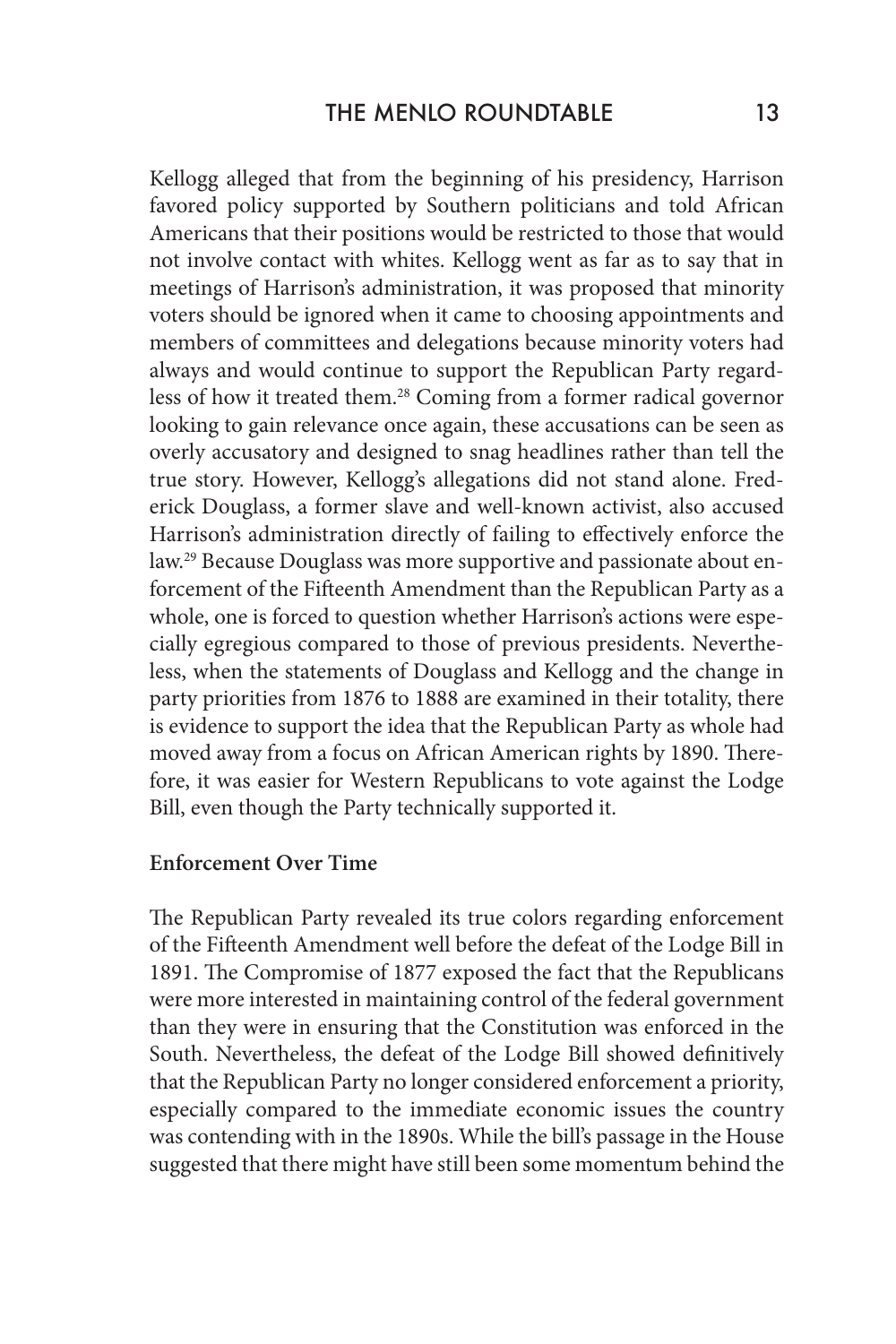issue of enforcement, its defeat in the Republican-controlled Senate indicated just how low enforcement had sunk on the Republican Party's list of concerns, especially in the eyes of the growing West. In the Senate, unlike the House, each state was (and still is) allotted the same number of representatives, allowing senators from the thinly populated Western states to exercise huge influence and ultimately doom the bill by refusing their support.

While the failure of the Lodge Bill may have ended the Republican Party's fight for African American rights in the 1800s, the issue of enforcement of the Fifteenth Amendment was nowhere close to resolved. In the aftermath of the Lodge Bill, enforcement came up time and time again, but not a single piece of civil rights legislation passed Congress during this period until the Civil Rights Act of 1957, and even that bill was severely limited by compromises that were included in an attempt to appease Southern senators.<sup>30</sup> Ultimately, enforcement of the Fifteenth Amendment made huge progress in 1965 when Lyndon B. Johnson signed the Voting Rights Act. However, even with the passage of that legislation, the debate about voting rights has raged on. We see the question of whether there is still voter discrimination against minorities appear in areas such as the recent voter identification laws being passed by state legislatures around the nation and the Supreme Court's ruling in *Shelby County v. Holder* to strike down a crucial section of the Voting Rights Act. As a part of the Constitution, the Fifteenth Amendment is the undeniable law of the United States. However, whether every American who is legally eligible to vote is actually provided with a fair chance to exercise that right is a challenge the United States still faces today.  $\bullet$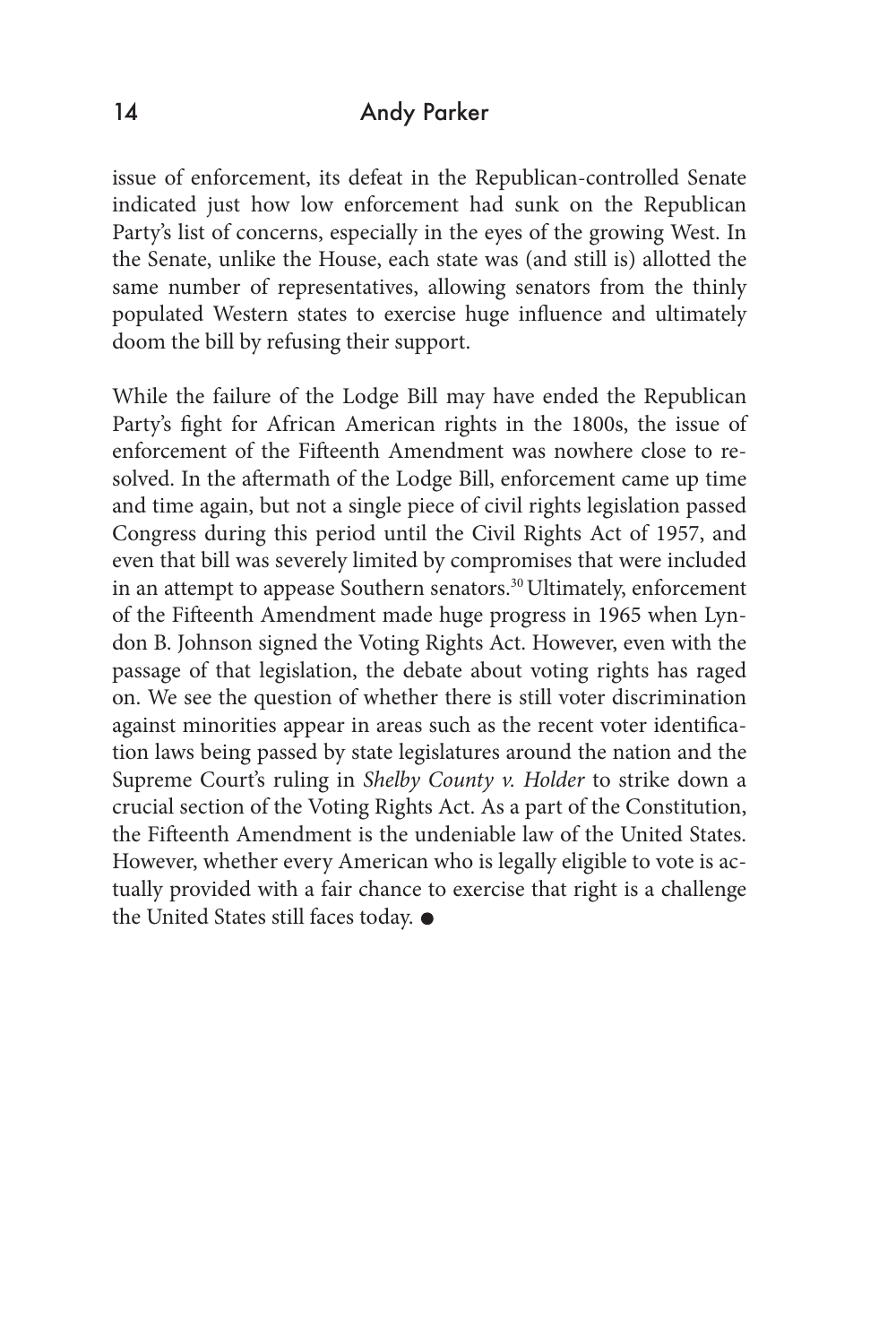# THE MENLO ROUNDTABLE 15

### **Appendix**

Cartoon from *Puck* Magazine entitled "Consistency." The Wounded Knee Massacre (December 29, 1890) is depicted on the left. On the right, African Americans and other minority groups—with the exception of Native Americans—receive aid from Uncle Sam.

*(January, 1891)*



Caption reads: "Consistency"

Labels on Containers: 1: "Clocks" 2: "Cooking Utensils"

- 
- 3: "Rum"
- $4:$  "\$"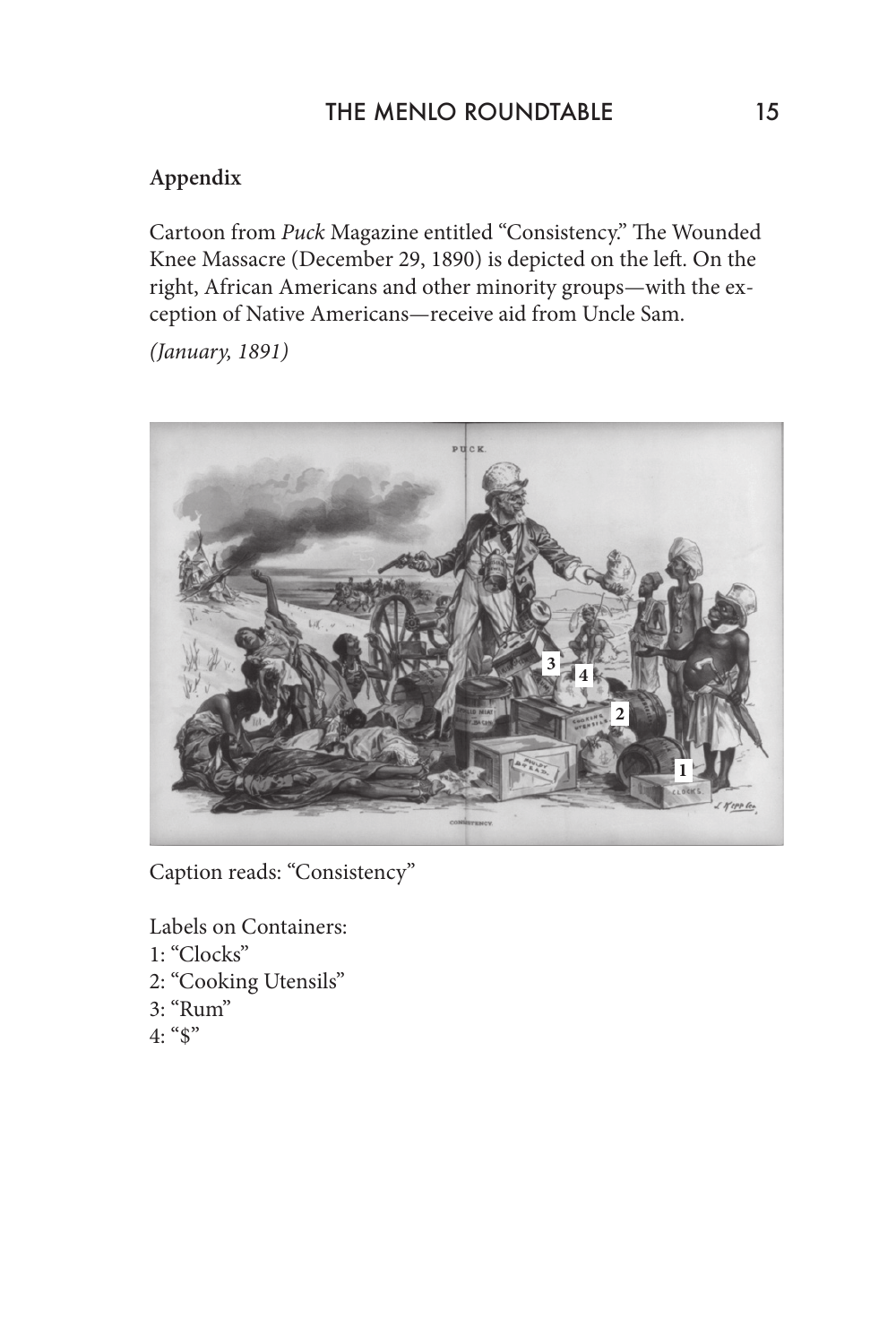**Notes**

1. Alexander Keyssar, *The Right to Vote: The Contested History of Democracy in the United States* (New York: Basic Books, 2000), 107.

2. Ibid., 108.

3. 21 Cong. Rec. 6939-6941 (July 2, 1890); Xi Wang, *The Trial of Democracy: Black Suffrage and Northern Republicans, 1860-1910* (Athens, GA: University of Georgia Press, 1997), 248-249.

4. Thomas Adams Upchurch, *Legislating Racism: The Billion Dollar Congress and the Birth of Jim Crow* (Lexington: University Press of Kentucky, 2004), 184-185.

5. Wang, *The Trial of Democracy*, 251.

6. Upchurch, *Legislating Racism*, 184-185.

7. 21 Cong. Rec. 2980 (April 3, 1890) (statement of Sen. James B. Eustis).

8. Upchurch, *Legislating Racism*, 180.

9. Wang, *The Trial of Democracy*, 247, 251.

10. "Mr. Quay's Resolution," *The Washington Post*, August 13, 1890.

11. Stanley Hirshon, *Farewell to the Bloody Shirt: Northern Republicans and the Southern Negro, 1877-1893* (Bloomington: Indiana University Press, 1962), 211.

12. Ibid., 228.

13. "What of the Force Bill?," editorial, *The Washington Post*, November 21, 1890.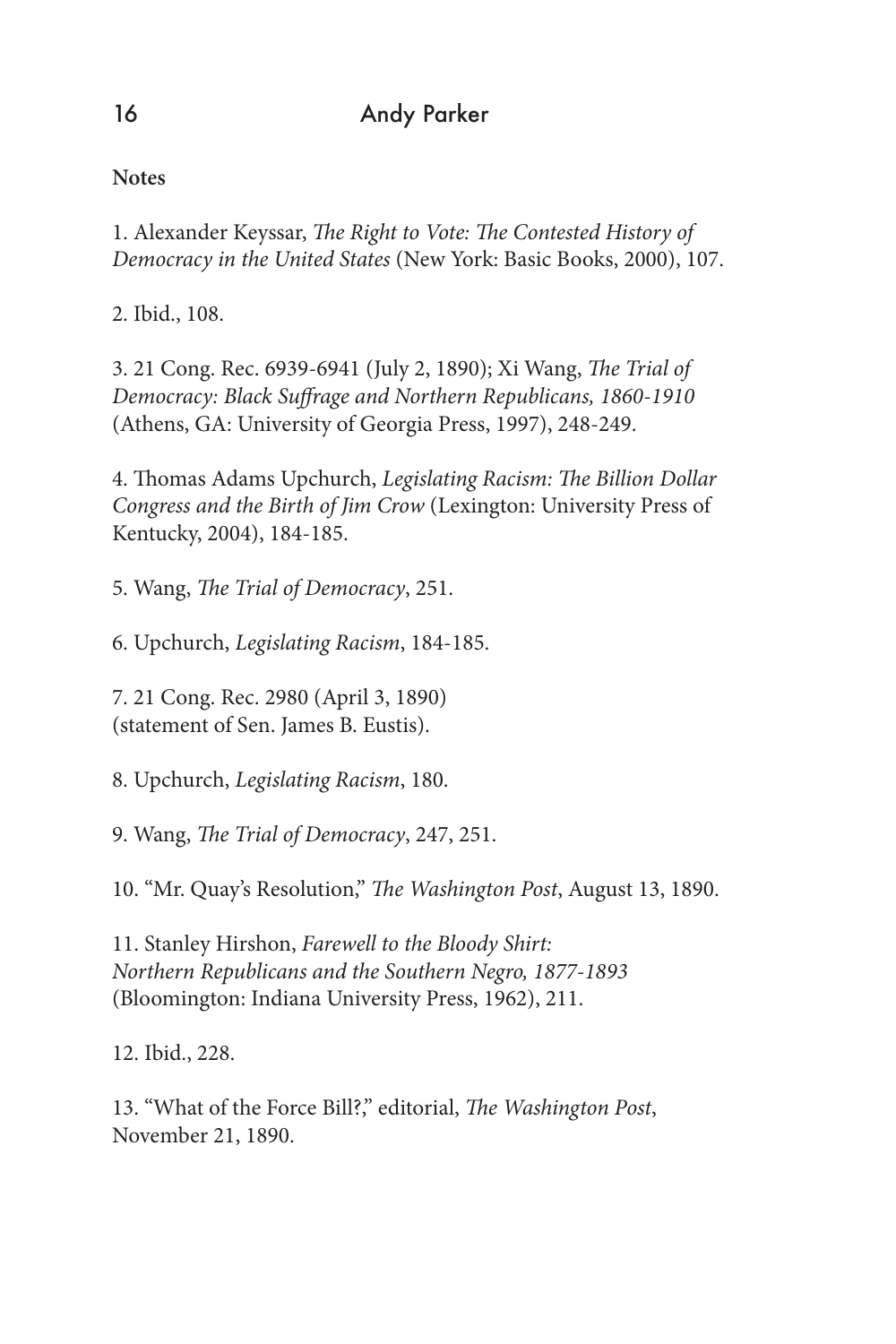#### THE MENLO ROUNDTABLE 17

14. Wang, *The Trial of Democracy*, 243-244.

15. "New Demands by the Farmers," *The New York Times*, December 9, 1890.

16. 22 Cong. Rec. 872-873 (Dec. 30, 1890) (statement of Sen. Edward O. Wolcott).

17. "Three Months of Work," *The Washington Post*, November 24, 1890.

18. Gregory John Wawro, *Filibuster: Obstruction and Lawmaking in the U.S. Senate* (Princeton: Princeton University Press, 2006), 2-3; Hirshon, *Farewell to the Bloody Shirt*, 233.

19. "Denounced by Southern Farmers," *Chicago Tribune*, July 26, 1890.

20. Fred Wellborn, "The Influence of the Silver-Republican Senators, 1889-1891," *The Mississippi Valley Historical Review* 14, no. 4 (March 1928): 464.

21. 22 Cong. Rec. 912-913 (Jan. 5, 1891).

22. 22 Cong. Rec. 1740 (Jan. 22, 1891); Keyssar, *The Right to Vote*, 110, 115.

23. Wang, *The Trial of Democracy*, 251.

24. Hirshon, *Farewell to the Bloody Shirt*, 253.

25. "Republican Party Platform of 1876," June 14, 1876.

26. "Republican Party Platform of 1888," June 19, 1888.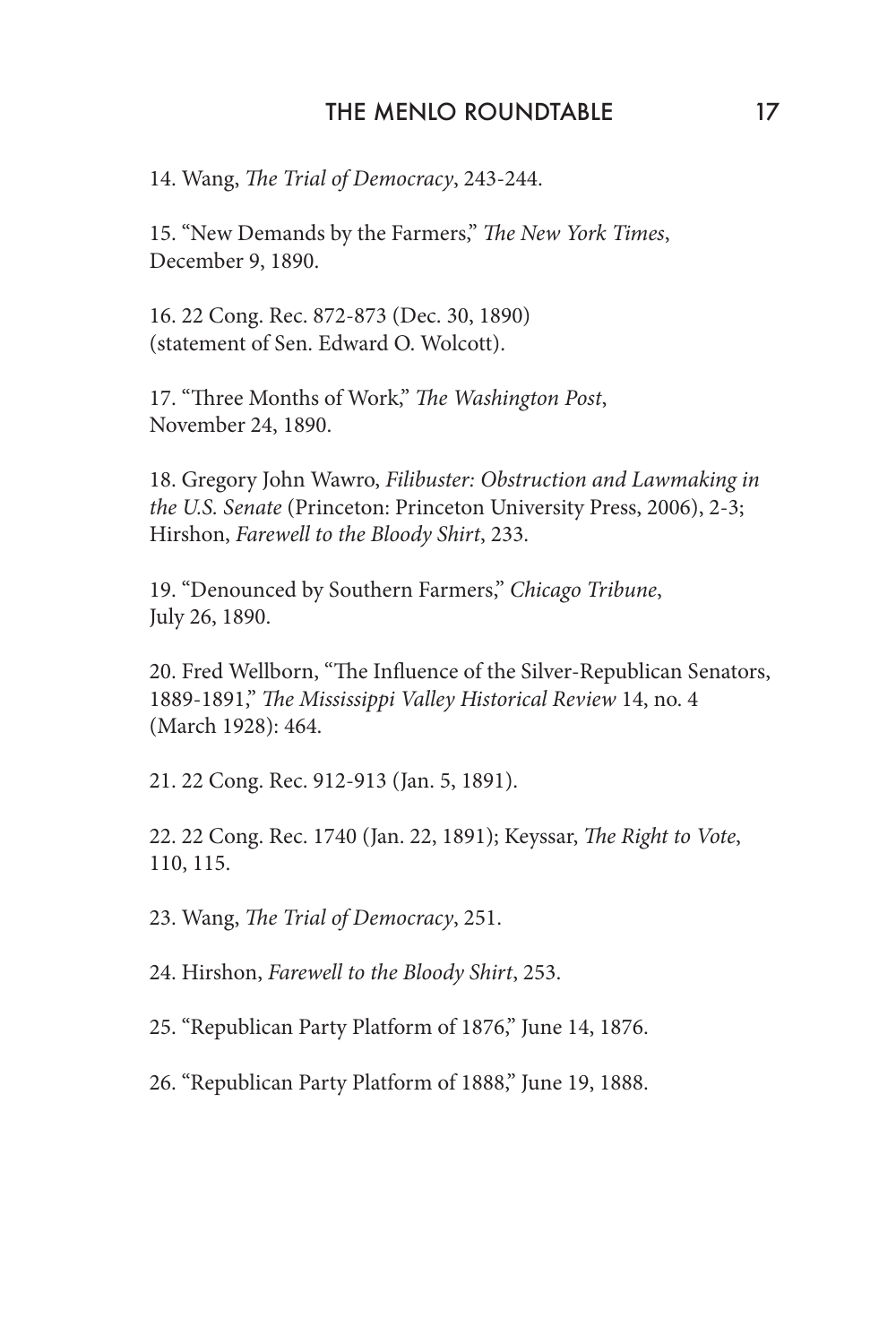27. George Sinkler, "Benjamin Harrison and the Matter of Race," *Indiana Magazine of History* 65, no. 3 (September 1969): 213; Benjamin Harrison to Senate and House of Representatives, memorandum, "First Annual Message," December 3, 1889.

28. "Laid at Harrison's Door," *The New York Times*, January 28, 1891.

29. "Interview with Frederick Douglass," *Chicago Tribune*, April 27, 1889, quoted in Sinkler, "Benjamin Harrison and the Matter of Race," 199.

30. Bruce J. Schulman, *Lyndon B. Johnson and American Liberalism* (Boston: Bedford/St. Martin's, 2007), 54-56.

# **Bibliography**

### *Primary Sources*

*Chicago Tribune*. July 26, 1890.

*Congressional Record*. 51st Cong., 1st sess., 1889-1890. Vol. 21.

*Congressional Record*. 51st Cong., 2nd sess., 1890-1891. Vol. 22.

Keppler, Joseph Ferdinand. "Consistency." Cartoon. *Puck*, January 21, 1891.

Harrison, Benjamin. Benjamin Harrison to Senate and House of Representatives, memorandum, "First Annual Message," December 3, 1889.

*Los Angeles Times*. January 15, 1891.

*New York Times*. 1890-1891.